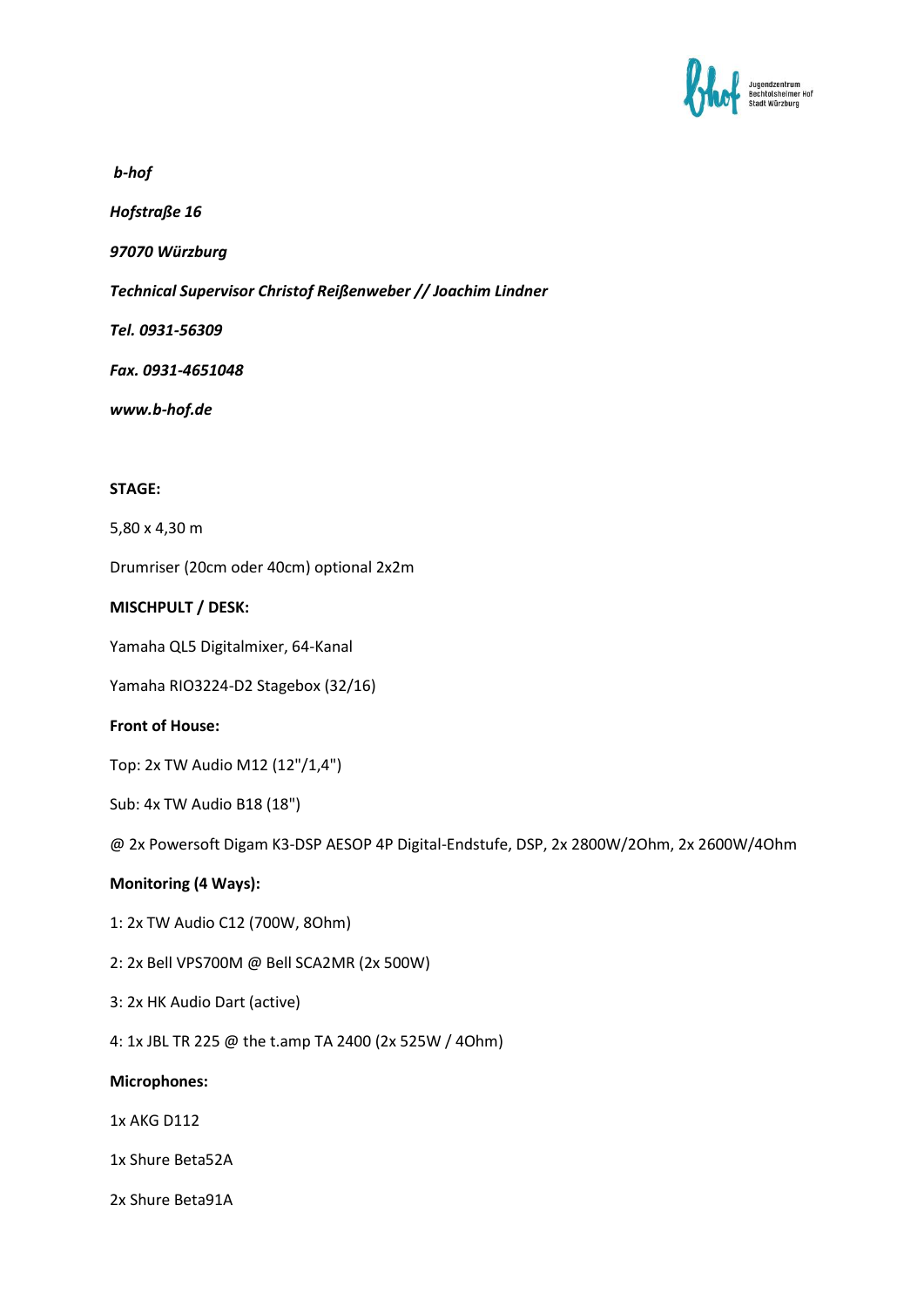

5x Sennheiser e604

2x Sennheiser e606

5x Shure SM57

1x Shure Beta57A

6x Shure SM58

2x Shure SM58 Wireless

1x GLXD24 – Beta 58

2x Shure Beta58A

2x AKG C1000

2x Rode NT5

#### **The Rest:**

5x Mono DI-Box (passive)

2x Stereo DI-Box (passive)

1x 5-way DI (active)

2x Technics SL 1210 MK2 Turntables

1x Omnitronic DD-5220L Turntables

1x Pioneer DJ Mixer DJM S-9

1x Vestax Mixer PMC 05 pro3

2x Ortofon Systeme (rosa)

1x Numark MP 302 CD-Player (2-way)

**Light:** 

1x MA Lighting Dot 2 + B-Wing

7x PAR 56

2x Stairville MH-X20 Spot Moving Head

2x Eurolite TMH-14 Wash Moving Head

2x Cameo Sunbeam Flower-Effect

4x LED PAR 64 Floorspot

2x LED PAR 30 COB Front